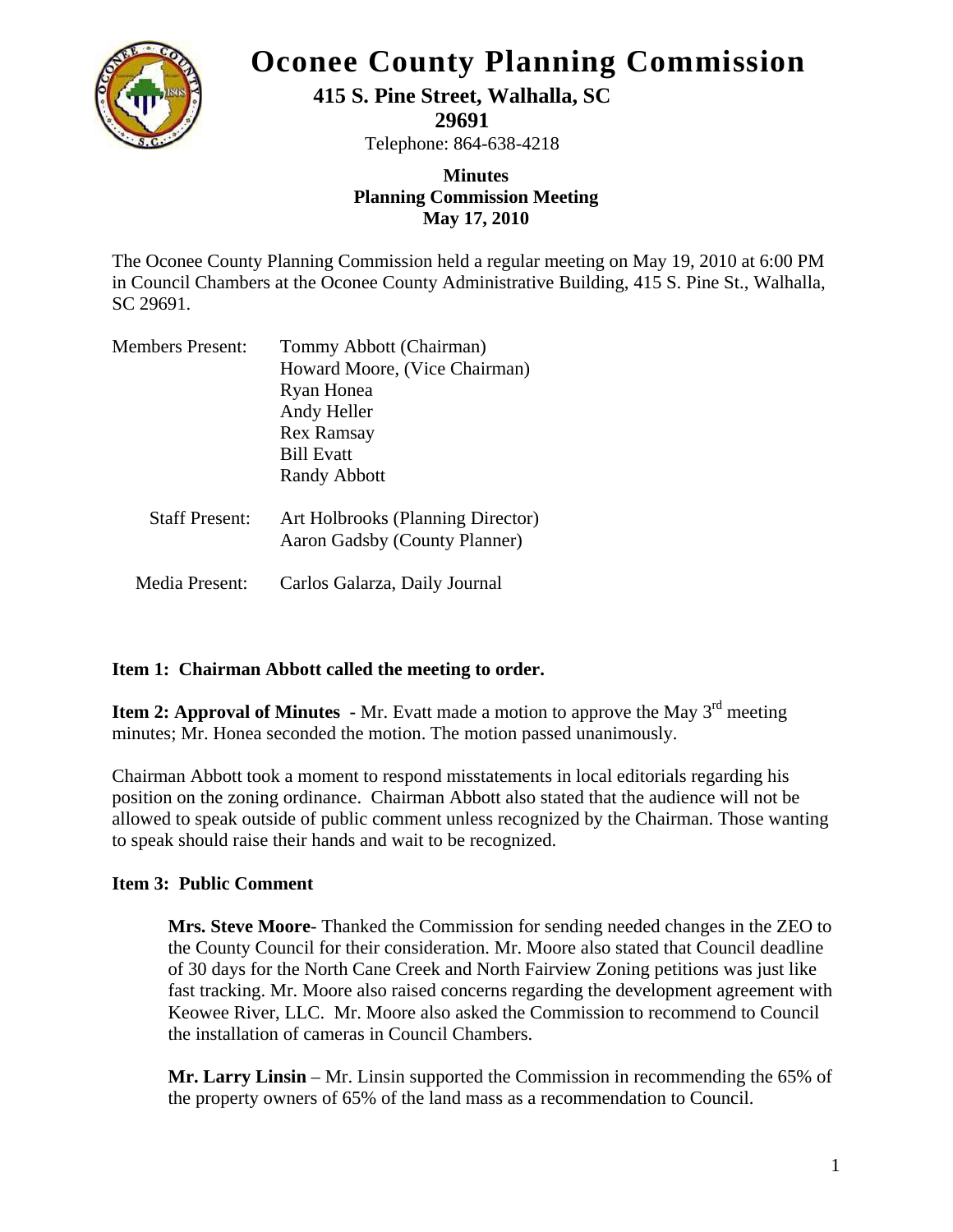Furthermore, the ZEO is costing the county taxpayers thousands and the small area rezoning method is being abused.

**Mr. John Little**- Mr. Little criticized the Seneca Journal editorials regarding Chairman Abbott and stated that Chairman Abbott is simply letting people be heard. Mr. Little also asked the Commission to recommend to Council that they rescind the ZEO.

**Mr. B.J. Littleton-** Mr. Littleton spoke against the ZEO and taking of property rights.

- **Item 4: Administrative Appeal Regarding the Changing of Addresses on Keowee Knoll Drive –** Mr. Holbrooks reviewed the standards for addressing in the County and explained that the Commission was being asked to consider whether staff made the right decision to readdress the properties on Keowee Knoll Drive. Mr. Gadsby explained the staff's decision regarding this matter. Mr. Cook spoke on behalf of the residents appealing the address change and stated that their position was the change was not necessary at this time and that the ordinance states that changes should be made as soon as is practical. Mr. Cook stated that changing the address would be practical when the property sold. Mr. Abbott made a motion to overturn the staff's decision to readdress the properties at this time, and that the address should change when the property is sold. Mr. Honea seconded the motion. The motion passed unanimously.
- **Item 5: Public Hearing for Ordinance 2010-10, and ordinance approving and authorizing the execution and delivery of a development agreement by and between Oconee County and Keowee River Preservation Group, LLC, whereby certain property will be subject to certain development standards, and other matters related thereto –**

Mr. Holbrooks presented an updated draft to the Planning Commission with changes made in conjunction with the developers staff, the county attorney, and planning staff. Discussion followed.

Chairman Abbott conducted the public hearing the following persons submitted comments: B.J. Littleton, John Little, and Linda Lovely. Mr. Evatt made a motion to table the agreement for two weeks so that the commission can read over the updated changes. Mr. Moore seconded the motion. The motion passed unanimously.

**Item 6: Discussion of Lake Overlay Standards.** – Mr. Holbrooks handed out a revised version of the draft lake overlay standards, noting that the section on steep slopes had been taken out of the draft. Mr. Moore stated that clarification was needed on commercial fueling and that the buffer should be 50 feet and retroactive. Mrs. Heller asked the Chairman Abbott if this could be placed on the agenda for the next meeting so that a possible vote can be taken. Chairman Abbott stated that the item would be added for consideration.

**Item 7: Old Business** – Mr. Holbrooks stated that he had contacted Duke and was able to secure a person from Charlotte to come and speak to the Commission regarding shoreline management. The Commission instructed staff schedule a date and the Commission would hold a special meeting. Mr. Evatt asked that the Library Board come to the next meeting and give an update on the status of the library in Seneca.